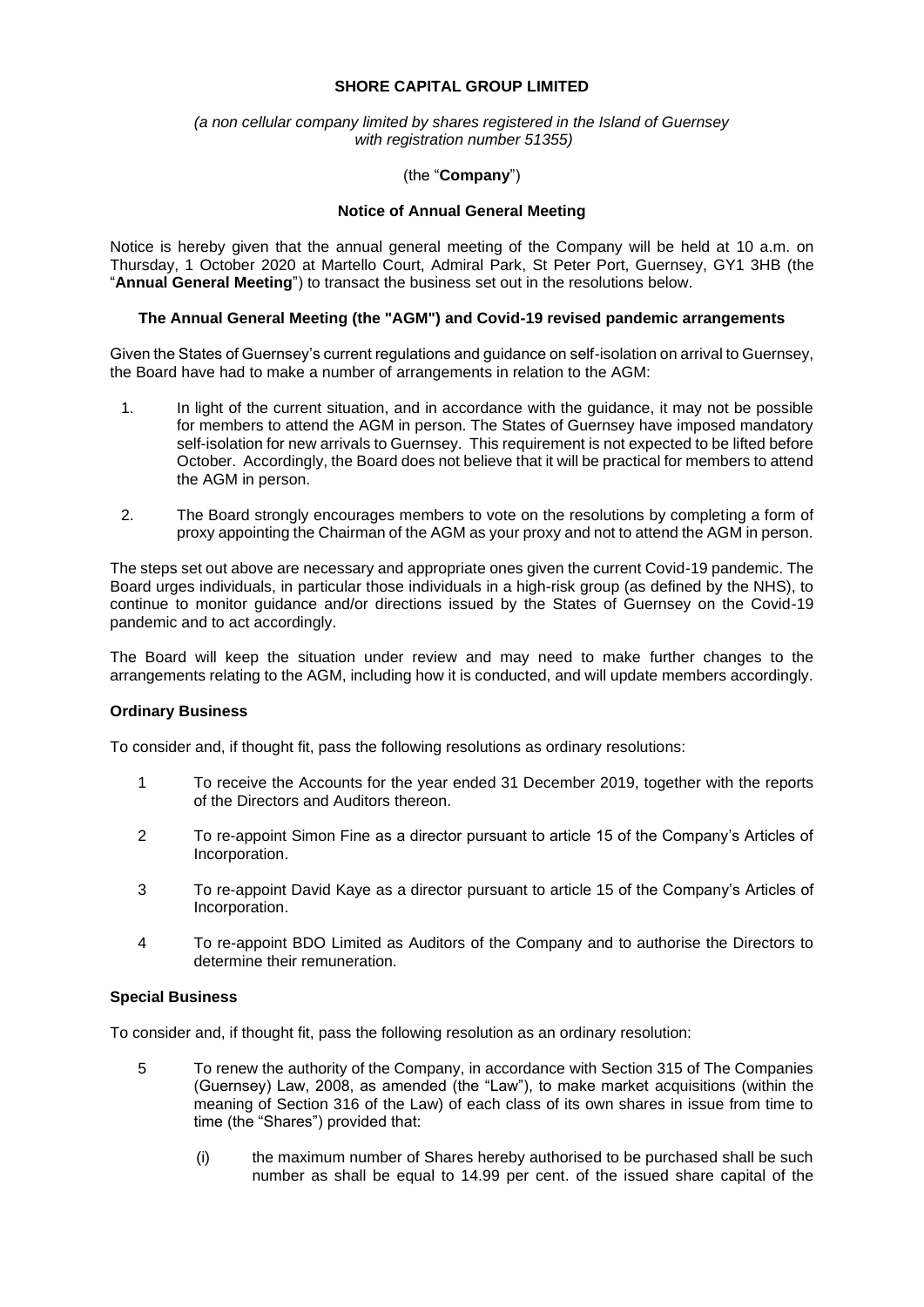Company (excluding shares held as treasury shares) as at the date of the Annual General Meeting;

- (ii) the minimum price (exclusive of expenses) which may be paid for a Share shall be £0.01 (one pence);
- (iii) the maximum price which may be paid for a Share of the relevant class is an amount not more than 5 per cent. above the average of the market value of those Shares for the 5 business days before the purchase is made; and
- (iv) the authority hereby conferred shall expire at the earlier of the conclusion of the Company's next annual general meeting or 31 December 2021, unless such authority is varied, revoked or renewed prior to such date by an ordinary resolution of the members of the Company.

Any Shares bought back by the Company will be cancelled or held as treasury shares.

To consider and, if thought fit, pass the following resolution as a special resolution:

- 6 To authorise the Directors to allot shares for cash as though the rights of pre-emption granted pursuant to Article 3.8 of the Company's Articles of Incorporation did not apply:
	- (i) in connection with a rights issue to existing shareholders (to allow the Directors to take action to overcome certain practical difficulties which could arise in that scenario), and
	- (ii) up to 2,157,332 Ordinary Shares based on the net issued share capital as at 14 September 2020 being the last practicable date prior to the posting of this Notice, being 10 per cent. of the net current issued share capital of the Company (to give the Directors some flexibility in financing business opportunities as they arise),

provided that the authority hereby conferred shall expire at the earlier of the conclusion of the Company's next annual general meeting or 31 December 2021, unless such authority is varied, revoked or renewed prior to such date by a special resolution of the members of the Company.

# **BY ORDER OF THE BOARD**

Lynn Bruce Company Secretary Dated: 15 September 2020

**Registered Office:** 3 rd Floor 1 Le Truchot St Peter Port **Guernsey** GY1 1WD

### **Notes:**

- 1 The Accounts for the period ended 31 December 2019, together with the reports of the Directors and Auditors thereon, have been posted to shareholders and have been published on the Company's website and may be viewed at [https://www.shorecap.co.uk/wp](https://www.shorecap.co.uk/wp-content/uploads/2020/05/SC-Annual-report-2019.pdf)[content/uploads/2020/05/SC-Annual-report-2019.pdf.](https://www.shorecap.co.uk/wp-content/uploads/2020/05/SC-Annual-report-2019.pdf)
- 2 A member who is entitled to attend and vote at this Annual General Meeting may appoint one or more proxies to attend and vote on his/her behalf. A shareholder may appoint more than one proxy in relation to the Annual General Meeting provided that each proxy is appointed to exercise the rights attached to a different share or shares held by that shareholder. In the case of joint holders the form of proxy may be signed by any of the joint holders and the names of all joint holders should be shown. In the event that joint holders submit more than one proxy form in relation to the same shares, the vote tendered by the senior holder who tenders a vote shall be accepted to the exclusion of all other joint holders, and for this purpose seniority shall be determined by the order in which the names of the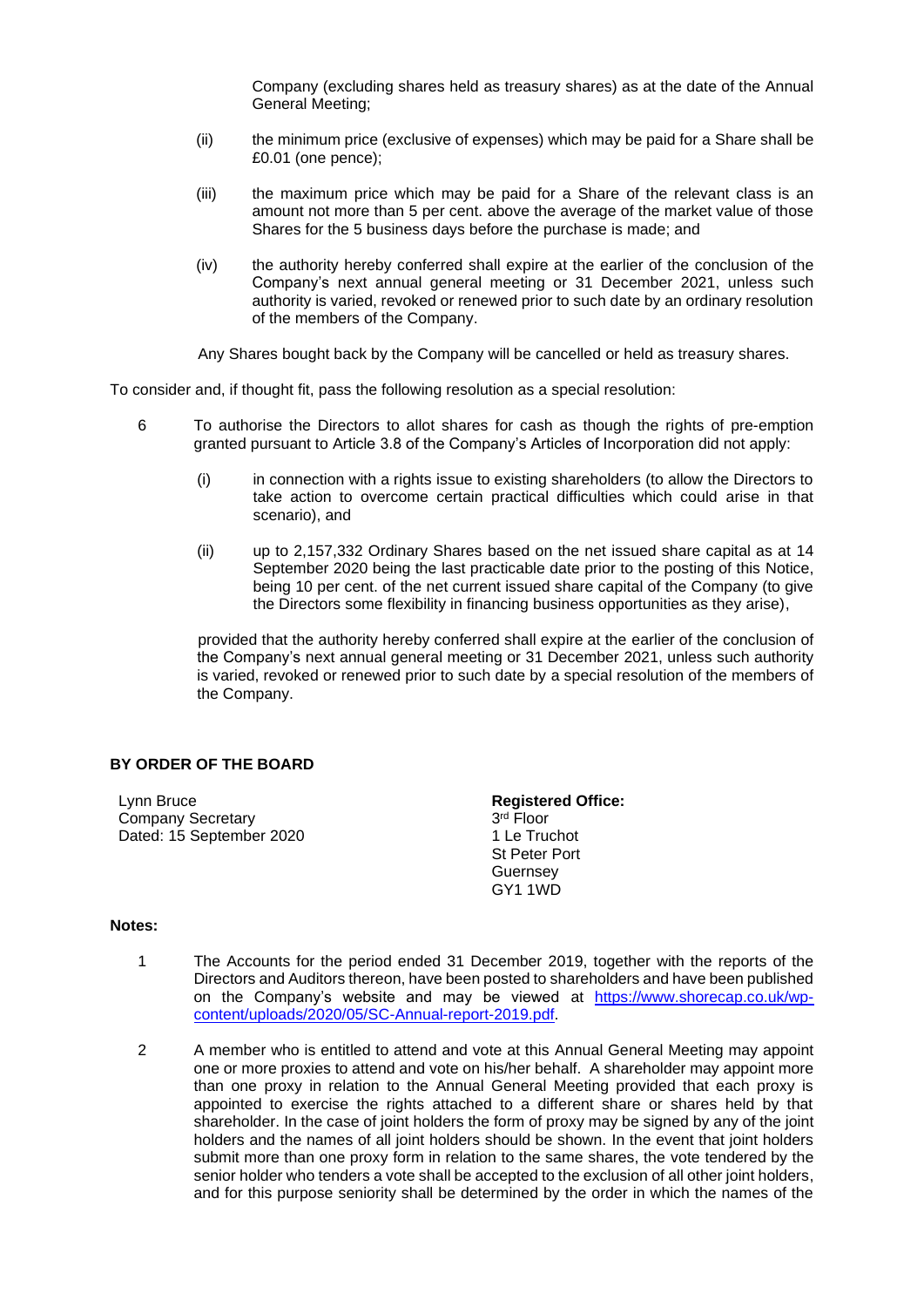holders appear in the register of members in respect of the share. If you require additional proxy forms, please contact the Company's registrars, Computershare Investor Services (Guernsey) Limited, c/o The Pavilions, Bridgwater Road, Bristol, BS99 6ZY on 0370 707 4040 or you may photocopy this form.

- 3 Such a proxy need not be a member of the Company.
- 4 To be valid, a Form of Proxy must be lodged with the Company's registrars, Computershare Investor Services (Guernsey) Limited, c/o The Pavilions, Bridgwater Road, Bristol, BS99 6ZY so that it is received no later than 10 a.m. on 29 September 2020. A Form of Proxy for use by shareholders is enclosed with this Report. Completion of the Form of Proxy will not prevent a shareholder from attending the Annual General Meeting and voting in person.
- 5 In order to facilitate voting by corporate representatives at the Annual General Meeting, arrangements will be put in place at the Annual General Meeting so that (i) if a corporate shareholder has appointed the chairman of the Annual General Meeting as its corporate representative with instructions to vote on a poll in accordance with the directions of all of the other corporate representatives for that shareholder at the Annual General Meeting, then on a poll those corporate representatives will give voting directions to the chairman and the chairman will vote (or withhold a vote) as corporate representative in accordance with those directions; and (ii) if more than one corporate representative for the same corporate shareholder attends the Annual General Meeting but the corporate shareholder has not appointed the chairman of the Annual General Meeting as its corporate representative, a designated corporate representative will be nominated, from those corporate representatives who attend, who will vote on a poll and the other corporate representatives will give voting directions to that designated corporate representative. Corporate shareholders are referred to the guidance issued by the Institute of Chartered Secretaries and Administrators on proxies and corporate representatives (www.icsa.org.uk) for further details of this procedure. The guidance includes a sample form of representation letter if the chairman is being appointed as described in (i) above.
- 6 The quorum for the Annual General Meeting is two Shareholders entitled to vote. The majority required for the passing of the ordinary resolutions is a simple majority of votes cast for each resolution. The majority required for the passing of the special resolution is not less than 75 per cent. of the votes cast for that resolution.
- 7 To allow effective constitution of the Meeting, if it is apparent to the Chairman that no members will be present in person or by proxy, other than by proxy in the Chairman's favour, the Chairman may appoint a substitute to act as proxy in his stead for any member, provided that such substitute proxy shall vote on the same basis as the Chairman.
- 8 At the Annual General Meeting, the Resolutions shall be decided on a show of hands (unless a poll is demanded) and on a show of hands every Shareholder who is present in person or by proxy shall have one vote.
- 9 Resolutions 2 to 3: Information about the Directors who are proposed by the Board for reelection at the Annual General Meeting is shown on page 9 of the Annual Report and Accounts 2019.
- 10 In accordance with Article 12.1 of the Company's Articles of Incorporation, only those members entered on the Company's register of members as at 6 pm on 29 September 2020 or, if the Annual General Meeting is adjourned, shareholders entered on the Company's register of members as at 6 pm on the second Business Day (as defined in the articles of incorporation of the Company) before the day fixed for the adjourned Annual General Meeting shall be entitled to attend and vote at the Annual General Meeting.